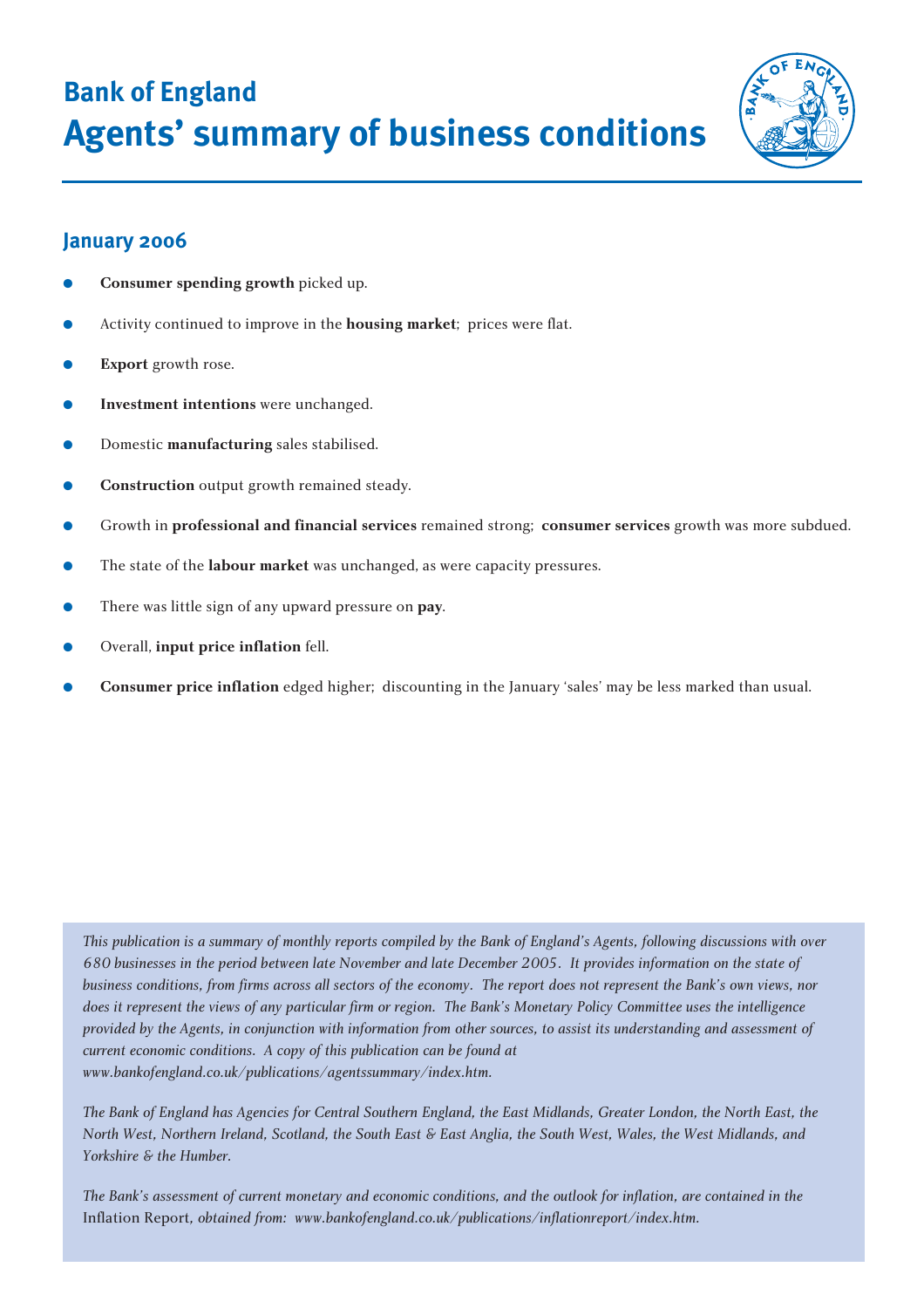## **DEMAND**

### Consumption and housing

Overall, consumer spending growth picked up in December.(1) A number of retail contacts, particularly department stores, reported an upturn in annual sales growth ahead of Christmas; in several instances, the colder weather was cited as a factor behind improved sales of clothing and footwear. There was some regional variation in spending, with some Agencies reporting strong sales of electronic items, such as high-specification televisions, while others noted much weaker demand for the same goods. But sales of household items, such as kitchens, bedrooms and DIY goods, generally remained weak. Sales growth via the internet outpaced high street sales growth yet again, although the proportion of total retail spending remained relatively small.

Given the better-than-expected sales before Christmas, and retailers having previously chosen to hold lower inventories than last year, stocks fell to low levels. That could have had some impact on post-Christmas discounting.

Consumer services growth was slightly higher in December. Pub chains continued to report weak demand and Christmas bookings at some restaurants were at best unchanged on a year ago. Travel services fared better, with passenger numbers holding up well.

Chart 1 shows the overall Agents' scores for retail sales values and consumer services turnover.(2) The recent

#### **Chart 1 Consumption indicators**



(a) A score of zero indicates that sales or turnover were unchanged in the latest<br>three months compared to a year earlier. A positive (negative) score indicates<br>sales or turnover were higher (lower) than a year earlier. Fo

pickup in growth appears to have continued. However, overall growth rates remain lower than during 2004.

Activity in the housing market recovered further in December. But the extent of the pickup was uncertain given the quiet time of year. Estate agents reported more enquiries from first-time buyers, although these were still at a relatively low level. The stock of homes for sale remained high, but sales were continuing to take place. Overall, prices were probably unchanged compared to a year ago.

In the new-build market, housebuilders continued to cut prices and to offer incentives in order to sell completed stock and ease cashflow constraints. But the scale of those discounts and incentives generally eased.

A number of contacts commented on the recent clarification of the rules for including residential property in self-invested pension plans (SIPPs). In particular, demand for new flats was thought to have previously been buoyed by investors wanting to include those properties in their SIPPs. Now, some of those reservations were likely to fall through. But as the impact of SIPPs on the property market was previously thought to have been small prior to the Pre-Budget Report (PBR), the impact of these cancellations resulting from the PBR clarification was likely to be insignificant.

### Exports and imports

Overall, export growth picked up in December. Demand remained strong from the United States, the Middle East and the Far East. But there were also some reports of increased demand for UK products from the euro area. The general picture was unchanged, with UK exports in niche markets performing well, but manufacturers of more 'commoditised' products struggling in the face of growing overseas competition and import penetration.

There was little news on import growth this month, with import penetration continuing as UK companies re-sourced materials and components. These continue to be increasingly bought from India and China: some contacts recently commented on improvements in the quality of those imports.

### Investment

Contacts' investment intentions were broadly unchanged in December compared with November, with service sector firms planning to increase spending over the next

(1) This summary is largely based on information gathered up to 22 December 2005; the exception is retail sales, where it is based on information gathered up to 30 December.

(2) For more information on the Agents' scores, see Ellis, C and Pike, T (2005), 'Introducing the Agents' scores', *Bank of England Quarterly Bulletin*, Winter, pages 424–30.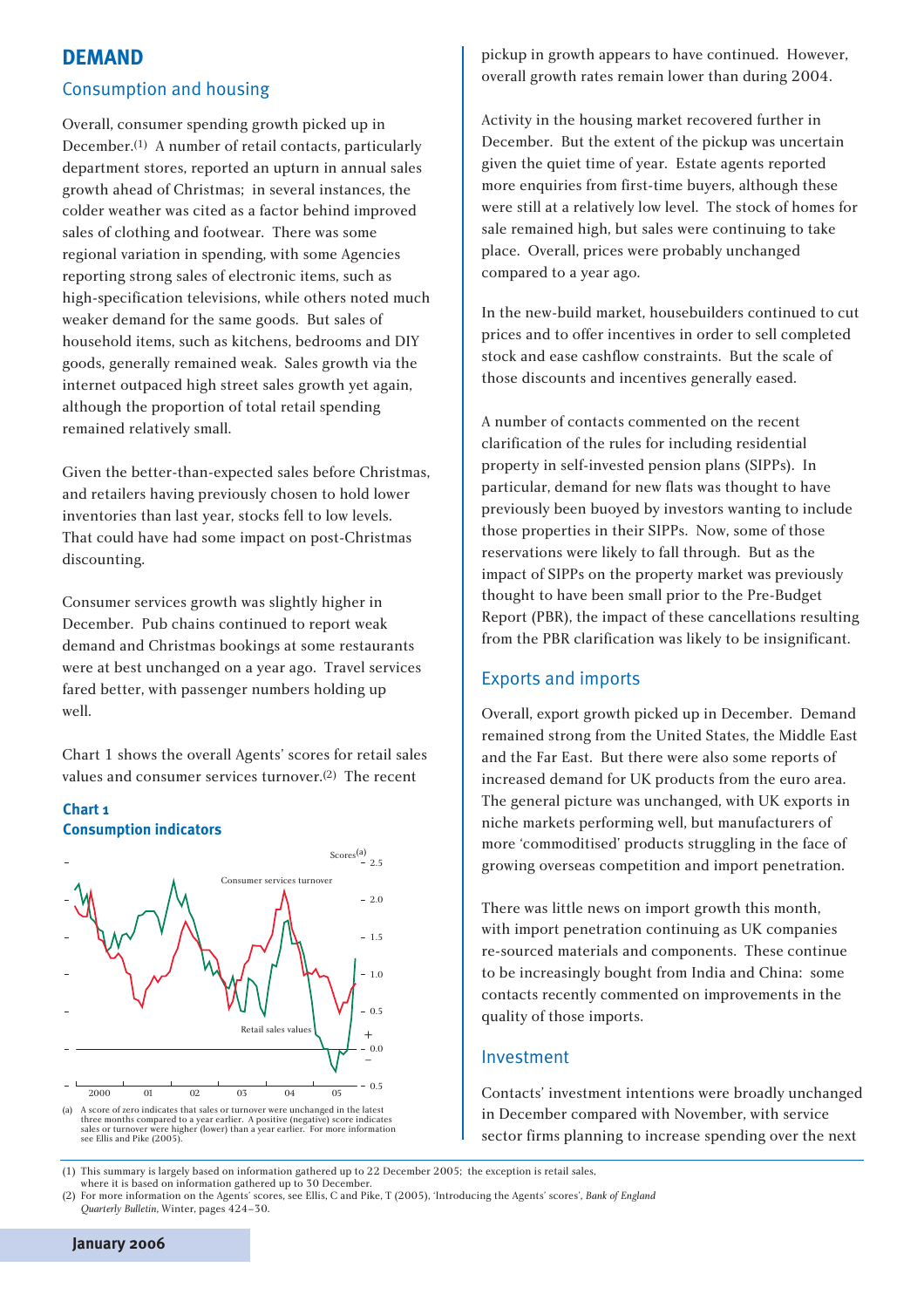six months and manufacturers planning to reduce it. Few manufacturing contacts expect to invest to increase capacity in the United Kingdom. Retailers were still planning to continue expanding and refurbishing stores, despite weaker sales growth. Other service companies' investment was generally concentrated in IT, with the focus primarily on improving efficiency rather than directly increasing capacity.

# **OUTPUT**

## Manufacturing

Exports continued to outpace domestic orders and sales in the manufacturing sector. But after previously falling, output for domestic markets may have stabilised: in December, it was broadly unchanged on a year ago. The aerospace, defence and pharmaceutical sectors continued to perform most strongly. Contacts remained concerned about high energy prices, particularly spot gas prices. But only a small number of companies shut down production for longer than usual in December.

## Construction

Demand for construction continued to grow steadily, underpinned by relatively stable demand growth from the public sector for schools, hospitals and social housing. This was expected to persist for some time. Investment demand for commercial property remained strong, but there were some tentative signs that developers were starting to become more cautious. Occupier demand for commercial property remained somewhat weaker in most instances. Homebuilding activity was relatively weak, with some major builders continuing to scale back housing starts.

### Services

Growth in business services turnover was broadly unchanged. As in previous months, financial and professional firms continued to see robust growth. However, some contacts were not confident that they would be able to maintain growth at current levels during 2006. In particular, accountancy firms expected demand growth to slow when much of the regulatory work they are currently undertaking is completed. Forward bookings for training and corporate events fell. On a related note, there were some signs that public sector demand for consultancy services has weakened. Demand for other business services, such as logistics, PR and advertising, remained weaker than for professional and financial services. And demand for consumer services was still weaker than demand for other services, but growth was slightly higher in December.

# **EMPLOYMENT**

Overall, labour market conditions were broadly unchanged in December. Generally recruitment difficulties were low (Chart 2). The pattern of employment intentions by sector persisted, with manufacturing companies expecting to reduce the size of their labour force, business services firms planning to recruit workers, and consumer service providers anticipating unchanged staff numbers. Contacts continued to recruit a significant number of workers from overseas.





# **CAPACITY UTILISATION**

Utilisation was broadly unchanged. Generally, capacity was not a constraint on meeting current or expected levels of demand. Skill shortages in professional and financial services were once again the main example of capacity constraints across regions, although these did not increase. In other services, labour was also the relevant factor, but there was sufficient flexibility to cope with significant variations in demand.

# **COSTS AND PRICES**

## Pay

Reports continued to suggest that pay settlements in 2006, and also increases in overall pay, are likely to be similar to those seen in 2005. For most firms, RPI still provides a benchmark for pay reviews even if performance-related pay is significant. Perhaps partly reflecting the recent easing in RPI inflation, companies were relaxed about pay pressures overall, with the only real upward pressure in isolated areas of skill shortages such as professional services. In financial services, bonus pools were higher than last year, particularly in more successful business areas such as mergers and acquisitions.